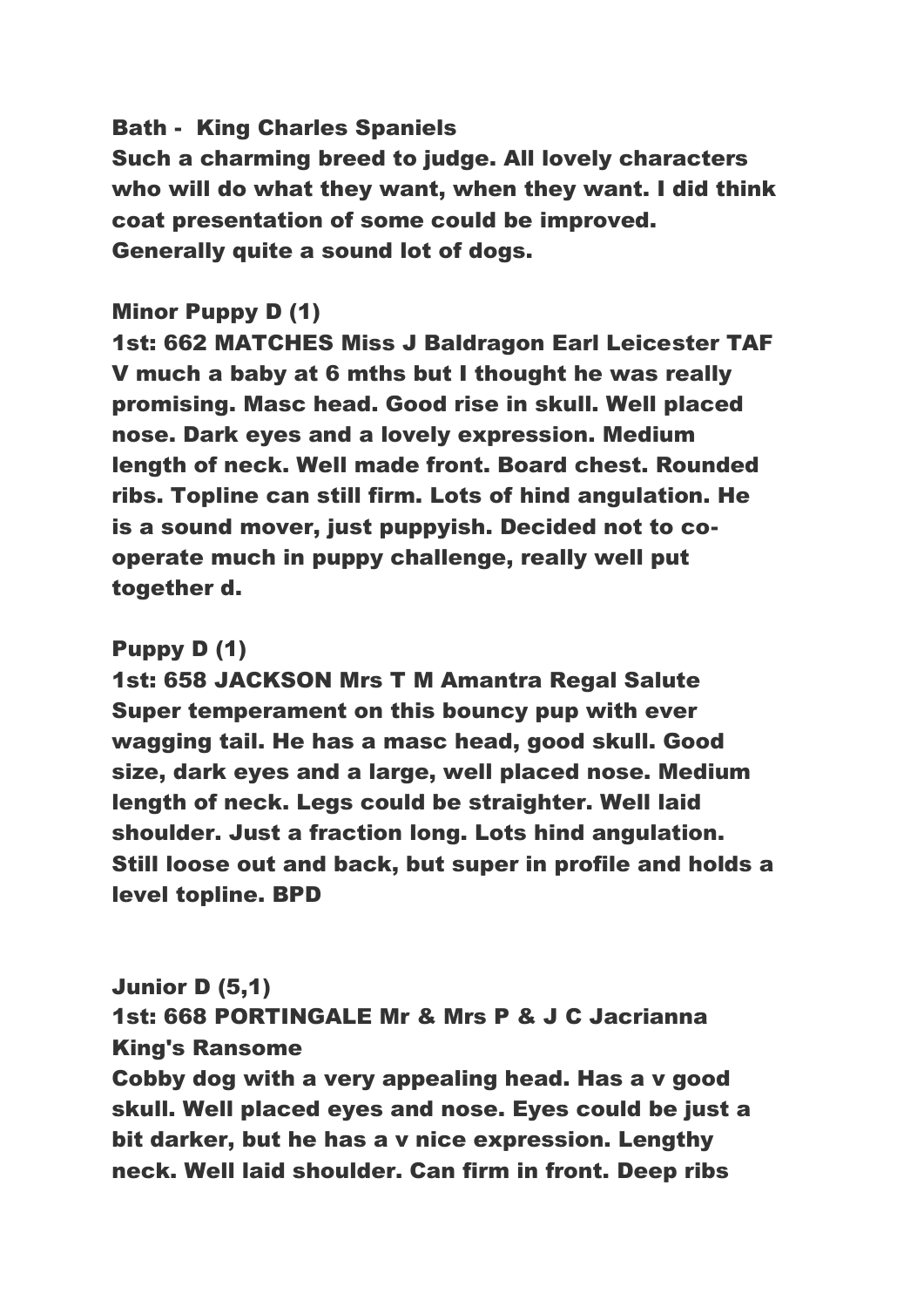and short loin. Holds a v good topline. Moves from the rear better than he stands. V good outline on move. 2nd: 673 RUSHTON Mr R F & Mrs E A Justacharma He Is So Magic At Tiflin Still looks quite immature, but looks good moving in profile. Pleasing head. Well placed eyes and nose, which is large and open. Good depth of chest. Level topline. Just needs to firm up and finish, but plenty of time.

3rd: 677 SMITH Mr & Mrs S C Justacharma One So **Magic** 

Post Grad D (7)

Difficult and competitive class.

1st: 681 STEWART Mr R G & Mrs K M Kasamanda Just A Dream for Marchog Liked his Cobby body and he is a pleasing mover. Masc head. Lovely eye and expression. Could have a bit more rise to his skull. Lengthy neck. Well sprung ribs and a short loin. Holds a level topline. Decent width of chest. RCC 2nd: 675 SEARLE Mrs D Lanola Massimo Dutti At Stonepit Liked his head, well set eyes and nose, correct stop. V good skull. Lengthy neck. Well ribbed. Just a little over angulated in the rear although moves quite well. Not quite as Cobby as 1, but a v good d.

## Limit D (5)

1st: 670 ROBINSON Ms C Baldragon Brecon JW Liked his outline both standing and on the move, he still needs to spring his ribs. Masc head. V good skull. Dark, well placed eyes. Good chin. Enough neck. Well laid shoulder. Level topline. Ok rear. Would like a bit more showmanship from him.

2nd: 665 MELVILLE Miss C Amantra Tiberius Has a pleasing head, could be better in eye and pigment. Cobby type. Medium neck. Balanced in his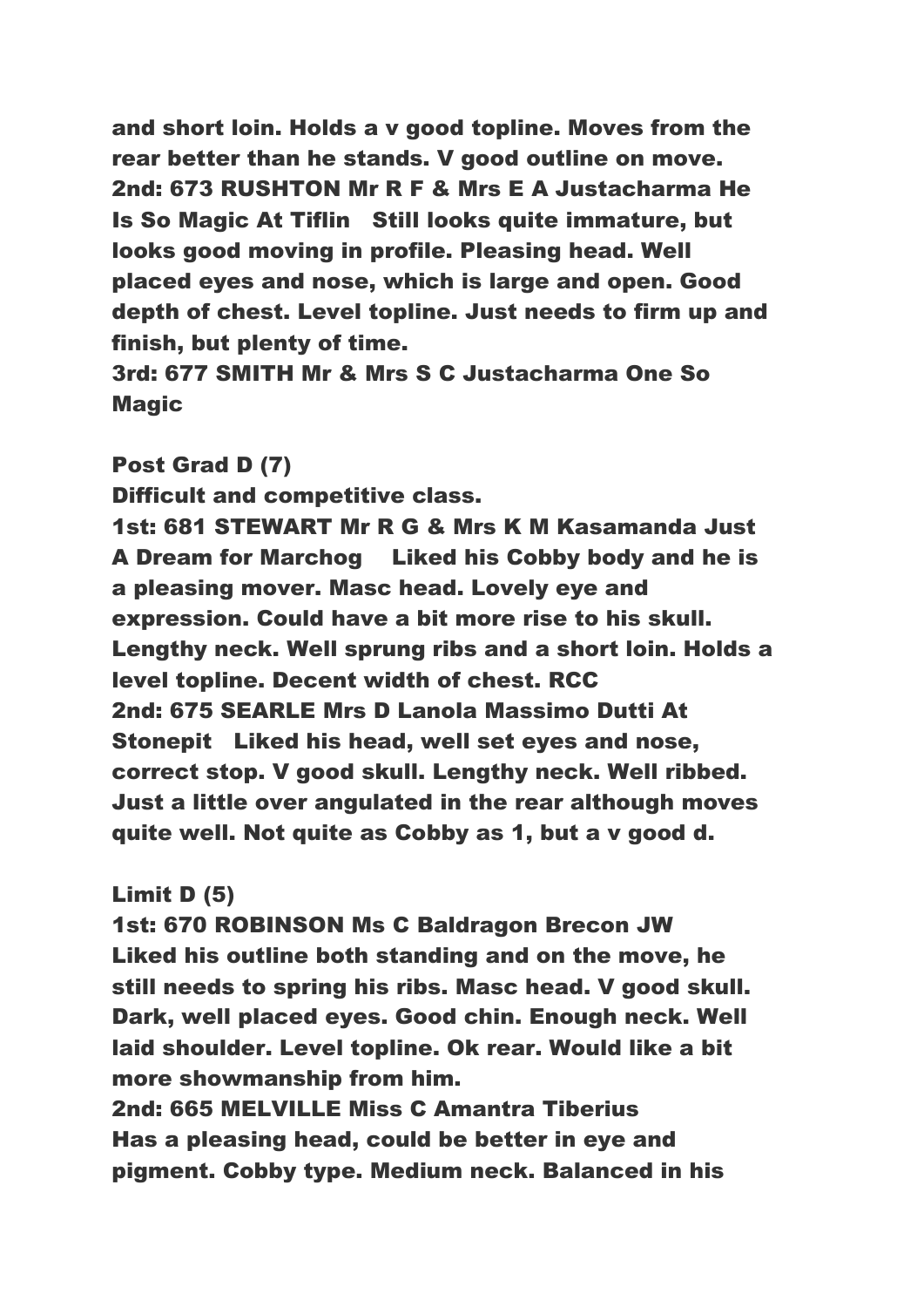angulation. Topline is better moving than stood. Well ribbed.

3rd: 650 AUSTIN Mrs K L & Mr M L Dragonheart Winter Morning

### Open D (6,2)

1st: 674 SCHEMEL Dr A Ch Tudorhurst Commodore Beautifully presented d with the most lovely head. Good skull, correct stop. Large, dark eyes, well placed nose, square in muzzle. He has a medium length of neck. Well spring ribs. I would prefer him shorter in loin. Holds a level topline. Well made rear. Could be tidier in front, goes with an easy stride. CC 2nd: 679 SMITH Mr & Mrs S C Ch Headra's Truly Magic Is Justacharma V typy d. Has a pleasing head, v good eye and expression, good skull. Medium length of neck. Balanced in his angulation. Well bodied, with barrel ribs. Fairly accurate on move, could just put a bit more in and carry tail slightly lower. Liked him v much. 3rd: 659 JACKSON Mrs T M Ch Amantra Regal Duke

Veteran D ne

### Minor Puppy B (1)

1st: 671 ROBINSON Ms C Baldragon Hold That Thought Delightful 6 mths baby. Fem in head, good skull. Well placed eyes and nose. Low set ears. Quite a good front, nice straight legs. Well bodied with a short loin. Level topline. Good rear. Moved v well, with stype and holding her lovely shape. Really taken with her BP

Puppy B (2)

1st: 671 ROBINSON Ms C Baldragon Hold That Thought 2nd: 651 AUSTIN, Mr & Mrs M & BAKER Miss E Cofton Dancing Though Life Liked her v much. She has a lovely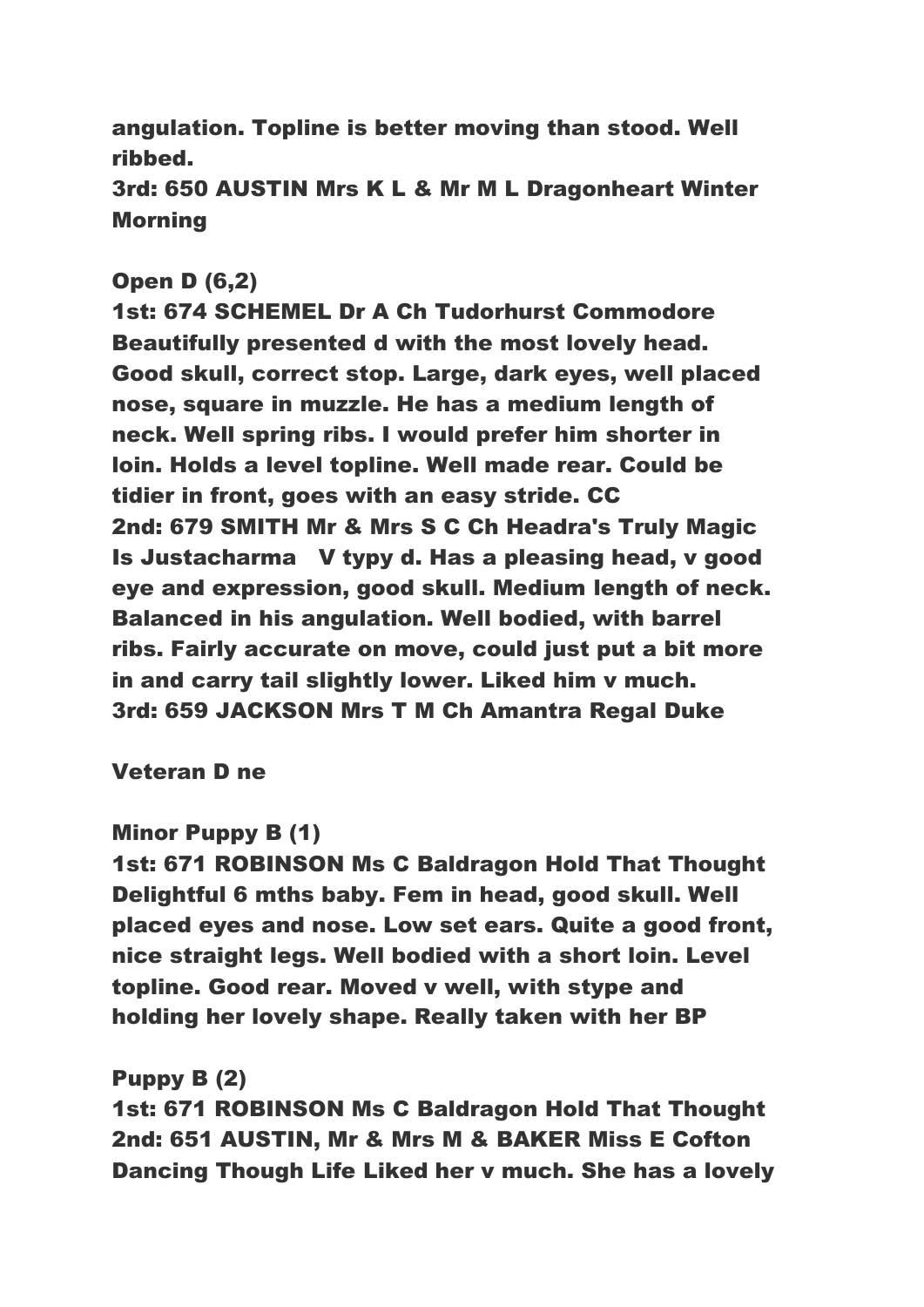head, v good skull. Dark eyes. Lengthy neck. Fair front. Well ribbed with a short loin. Standing she runs up in topline and is steep in croup, but on the move levels out. V good mover. Most promising pup.

## Junior B (2)

1st: 661 LINDLEY Mrs S E Justacharma Magic Is For You At Meglind V good young b, much more forward than 2. She has a v good head. Dark eyes with a well placed nose. Ears could be slightly lower set. Good front. Level topline. Rounded ribcage. Ok rear. V good mover.

2nd: 669 PORTINGALE Mr & Mrs P & J C Jacrianna Simply Bewitched V raw b. Rounded skull. Could have better eyes. Balanced in her angulation. Good width of chest. Ribcage can still spring. Level topline. Really happy temperament.

Post Grad B (4,1)

1st: 652 BAKER Mr R S & Mrs R K Cofton Fairy Tale Really Cobby b. She has a fem head, good skull liked her dark eye and lovely expression. Medium neck. Wide chest. Well rounded ribs. Short loin. Level topline. Well bent stifles. Goes with an easy stride.

2nd: 656 HARDIMAN Mr & Mrs T W & C A Tovarich Teanna Compact b, could have a bit more bone, good skull, square in muzzle. Neck is ok. Well made, just needs a bit more rib, but still young.

3rd: 686 WILLIAMS Mrs M J Kasamanda My Serendipity

Limit B (5, 1)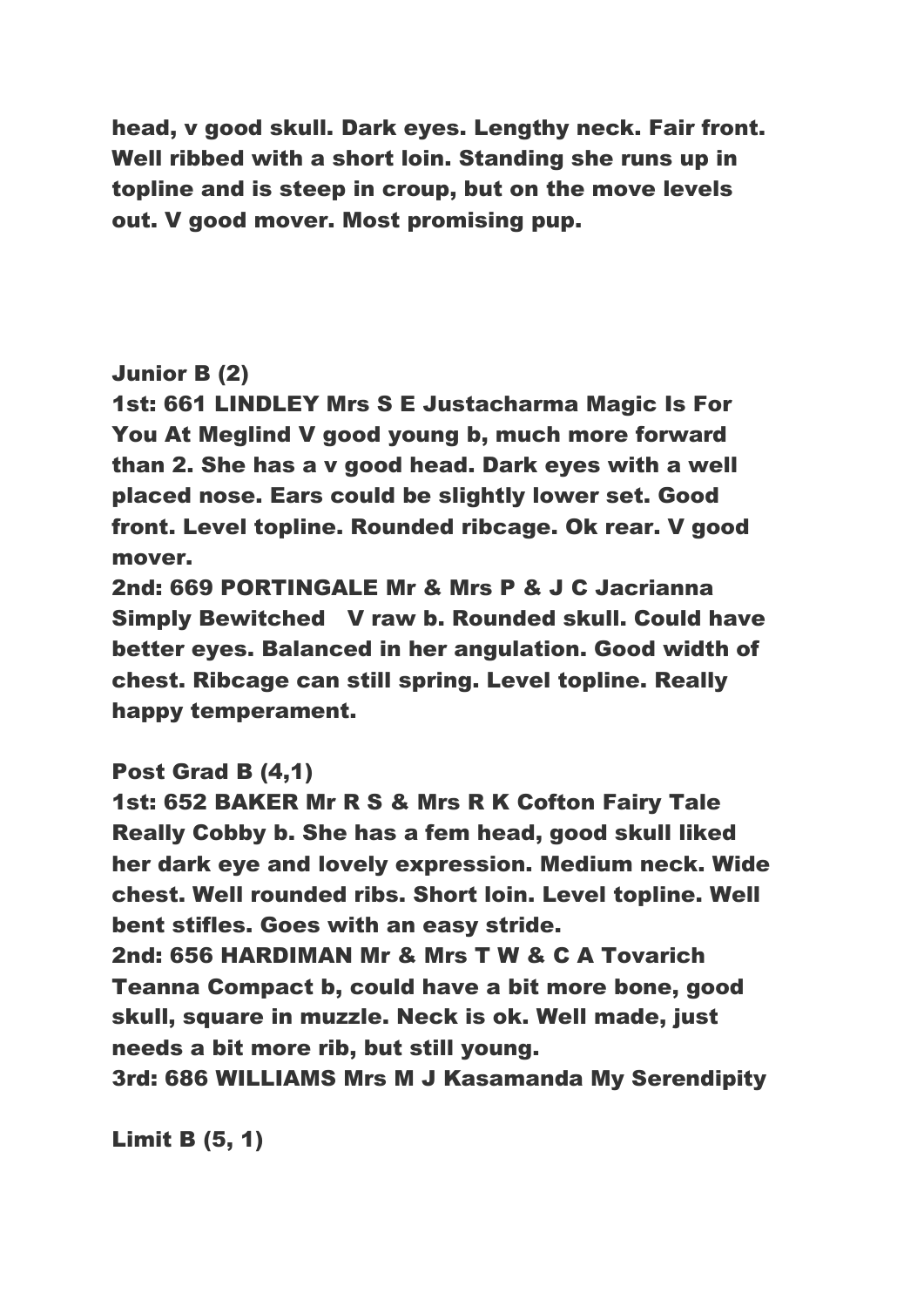1st: 687 WILLIAMS Mrs M J Tovarich Truly Fair For Kasamanda V Cobby b who is an accurate mover, thought her v typy. She has a fem head. Well rounded in skull, dark eyes. V good muzzle. Medium neck. Well made front and rear, she has a super ribcage. Short loin and firm topline. Doesn't put much effort in to showing. **RCC** 

2nd: 655 GOODWIN Mr S R Lanola Mademoiselle JW Well presented and showy b. She has a pleasing head. Good skull. Dark eyes and a lovely expression. Lengthy neck. Ok in front. Well ribbed. Could be firmer in topline. A bit untidy out and back but v good in profile. 3rd: 678 SMITH Mr & Mrs S C Justacharma One More Magic

## Open B (2,1)

1st: 672 ROBINSON Ms C Ch Baldragon She Demands JW

Lovely b, in super bloom and moving so well. She has a lovely head. Correct skull. Well placed nose. Super eye and expression. Low set ears. Correct neck. Well laid shoulder. Good width of chest. Compact and cobby in body. Would like better feet. Super temperament. CC & BOB

## Veteran B (3,2)

1st: 657 HARDIMAN Mr & Mrs T W & C A Othmese Tifany Tovarich V good moving b in super form and condition. Fem in head. Dark eyes. Could have a little more muzzle. Lengthy neck. Well made front. Liked hr width of chest. Well spring ribs. Slightly long in loin. Holds a level topline. BV